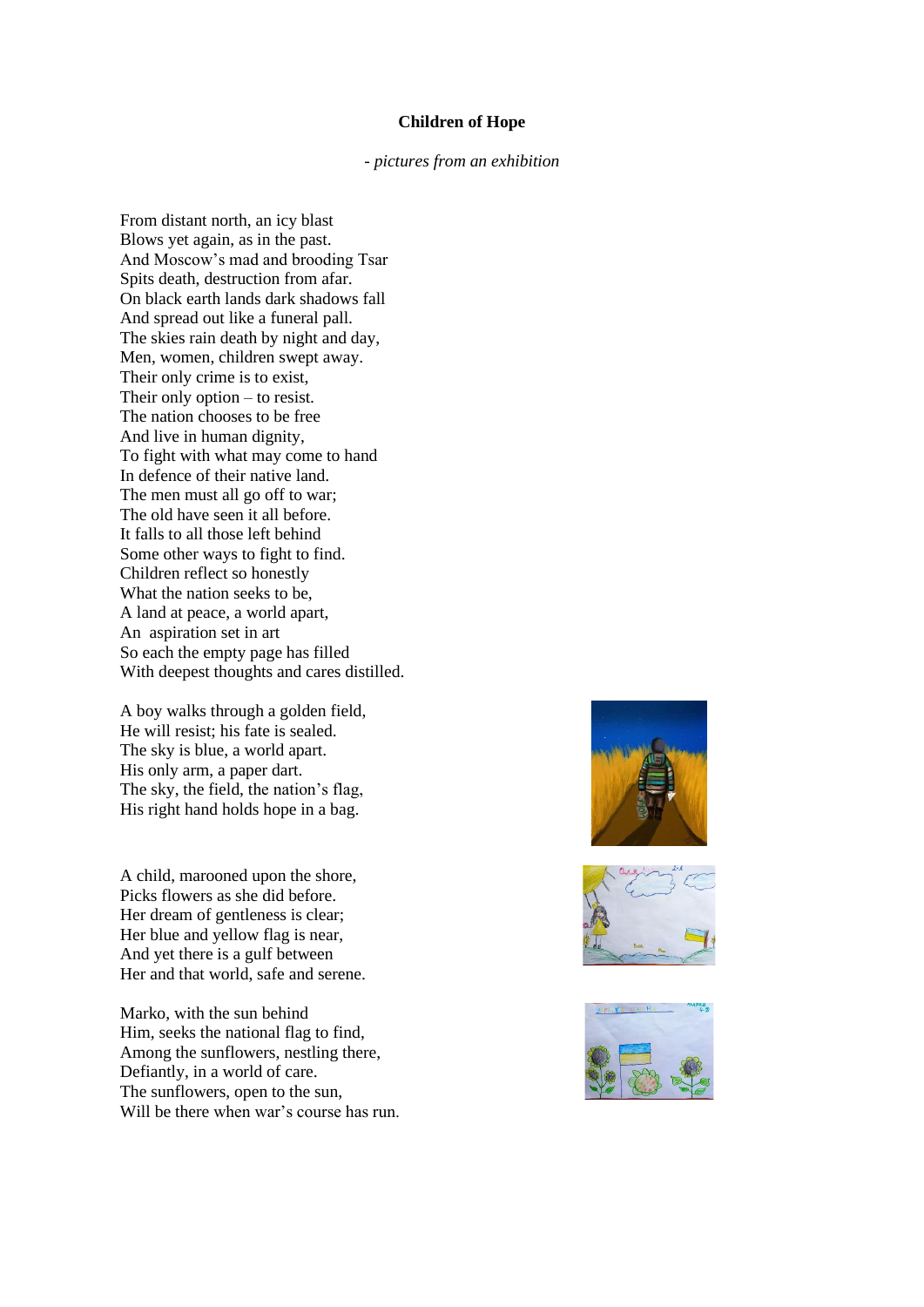Khrystyna's girl wears national dress; Despite the tragedy and stress, The small heart shows love still remains, A rainbow, sunshine after rains. Yellow and blue, her face we see, 'Pray for Ukraine' her earnest plea.

Angelina's child stands in a field. The crop is gold, blue sky revealed. Her smile, her hope, are plain to see; This child would live in liberty: 'Pray for Ukraine', with Ukraine 'stay'; She'd live to see a better day.

To Ukraine, 'Glory', Adriana Portrays a boy, support to garner. Upon a podium he'll stand, His voice will ring across the land. He sees there's glory to be won, But first the foe must be undone.

Adriana paints anew A picture with a different hue. Two children scan the sky above; Their heart gives primacy to love, It says, whatever may befall, That in the end love conquers all.

A soldier, in a pool of light, Readies himself to stand and fight, His rifle over his shoulder slung. Around him fruits of the land are flung. Gun in one hand, flower in the other, He's someone's father, someone's brother,

Another picture, the same themes, The man who would be peaceful seems Resigned to have a gun in tow. The flower he'd prefer to grow When peace comes, presaging once more An end to the accursed war.

A girl with flowers in her hair, The image Olina wished to share. She waves the flag of her Ukraine. She smiles, and waves the flag again. The land is verdant, full of blooms, And will be so, though carnage looms.

Veronika peace symbols shows, The dove of peace, the cross she chose, The bible, open on the ground Far from the battle's savage sound. The war, though, is not far away; The urgent call to us is 'pray'.















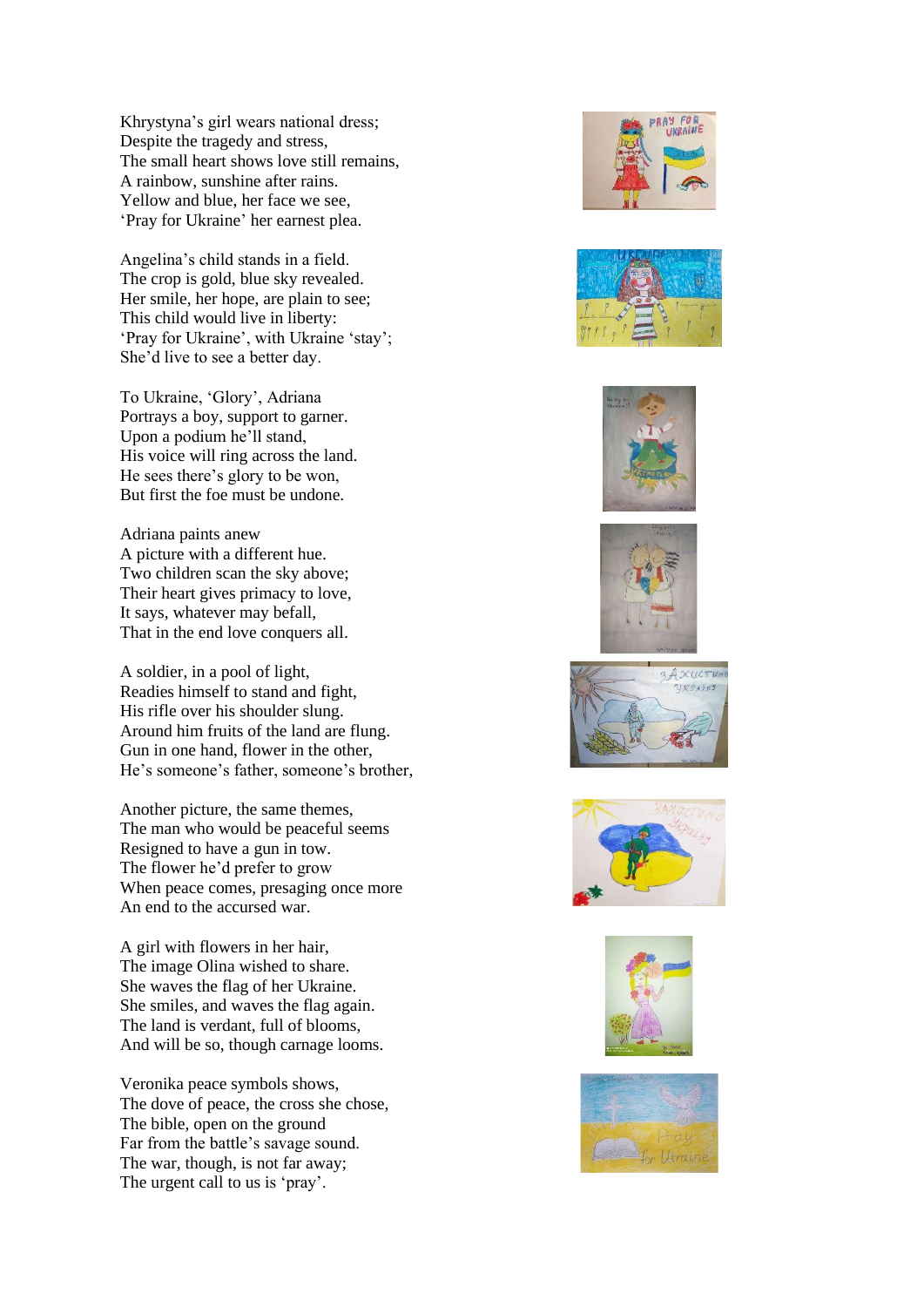Karina's child, like many, found Below blue sky, on yellow ground, Stands in a blue and yellow arch. She asks for prayer, while armies march To seize, or to protect the land, Their folk; their loved ones understand.

A soldier flies his flag up high, While heart balloons float to the sky. Lina's children on parade, In blue and yellow all arrayed, All sing united one refrain Of glory, glory to Ukraine.

A saint or super-hero he, Daruna's character will be Smiting the foe on angel's wings, While 'Glory to Ukraine' he sings. His halo marks where he has gone, With angels on high looking on.

Alsu's angel, hands held to pray, Is so serene, but her eyes betray Her depth of care. The tears that well Speak so much more than words could tell. Her golden halo, backdrop blue, Her dress's hem, confronting you.

Another girl is lost in prayer. She wears red poppies in her hair. She's poppies on her sleeve cuffs too; Her scarf's a yellow strip and blue. The golden sun is shining bright, Banishing the dark clouds of night.

A girl steps out from a safe place. She feels the warm sun on her face. A blindfold covers up her eyes. Her flag, her scarf, are no surprise. By faith and hope she's borne along; Her heart tells her 'Stay safe; stay strong'.

A heart is held in loving hands. The heart's Karina's native land. The backdrop is the darkest night, Although the heart is bathed in light The message here is very plain, Imploring us 'Pray for Ukraine'.













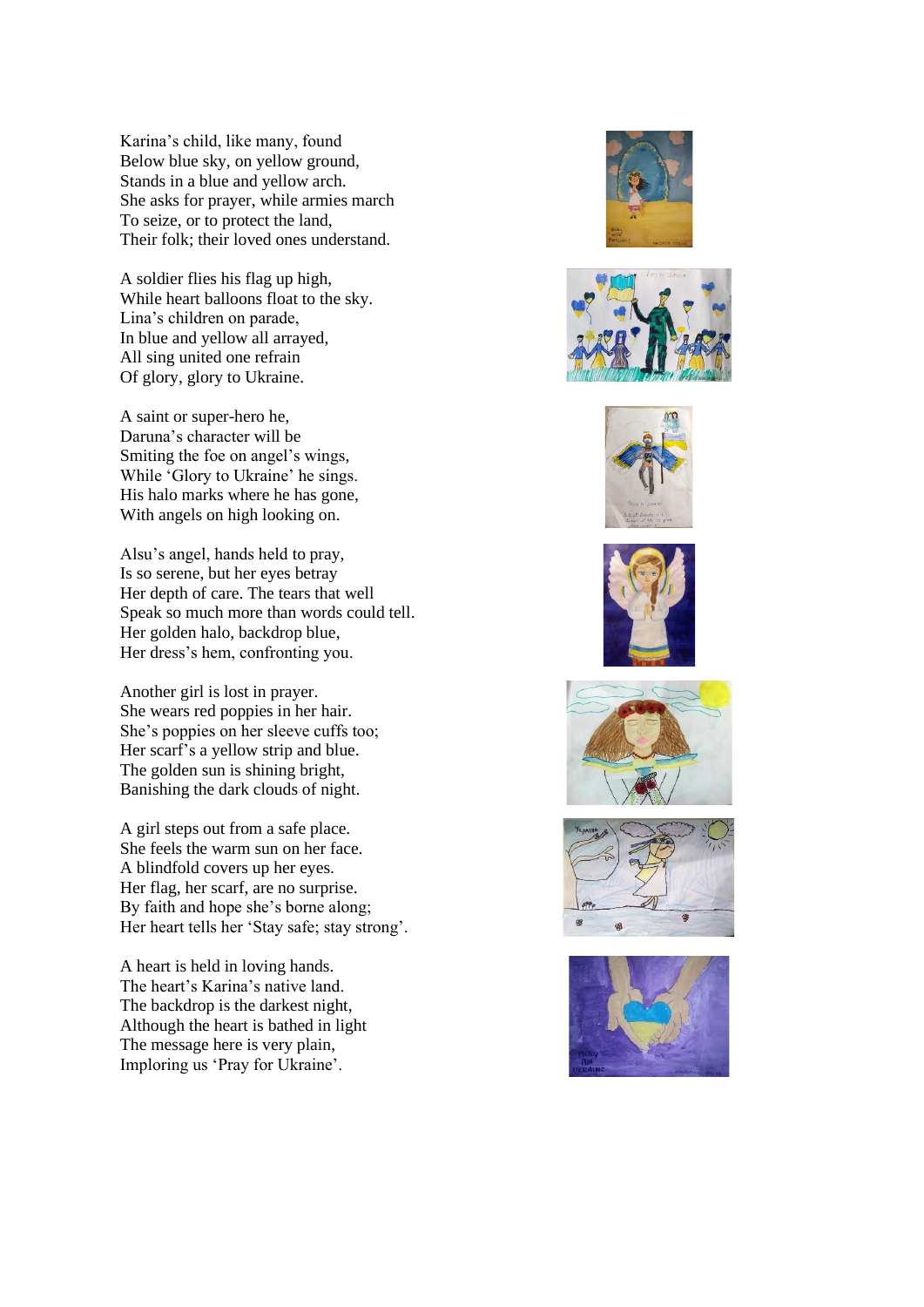A girl surveys a land aflame; Grey smoke clouds show this is no game. But tiny specks of sky remain Where soars a dove of free Ukraine. His blue and gold outsoars the grey, The message clear: 'For Ukraine, pray'.

Storm clouds obliterate the sky. Saint Josaphat holds them back on high. Beneath his arms, the sky is blue, The land displays a golden hue. His heart bleeds as he fights the gloom, And down on earth, still, sunflowers bloom.

Angelina a medallion posed. On Ukraine's flag it's superimposed. A soldier, humble, his head bowed, Kissed by the land, the people proud. The medal is by poppies girt, He has no choice, risks death, risks hurt.

The land's surveyed by Ukraine's eye. Fruits of the soil it can espy. Red and blue flowers, ears of grain, Seen through the lens, flag of Ukraine, The nation's symbol, in the sun, New season's growth has just begun.

A woman caught in deep distress, What's in her mind we can but guess. A floral garden, duck-filled pond, Danina speaks peace; we respond. While evil tears her land apart Her hands hold tight her nation's heart.

Alsu's woman is rapt in prayer. A band of flowers holds back her hair. The hearts she calls up, yellow and blue, Suffuse, surround her, through and through. Her face is serious, pensive, sad, For the lost peace that once she had.

A heart that's all encompassing, A land that blooms in everything, In sunflowers, apples, poppies, grain. This land will surely bloom again, While prayer, and courage, hold the line, And we a world at peace define.

The war goes on while the world sleeps. A woman watches, prays and weeps. Blood oozes from a broken heart, Where she lives is a world apart. She longs for peace to come again. Meanwhile, she prays 'Protect Ukraine',